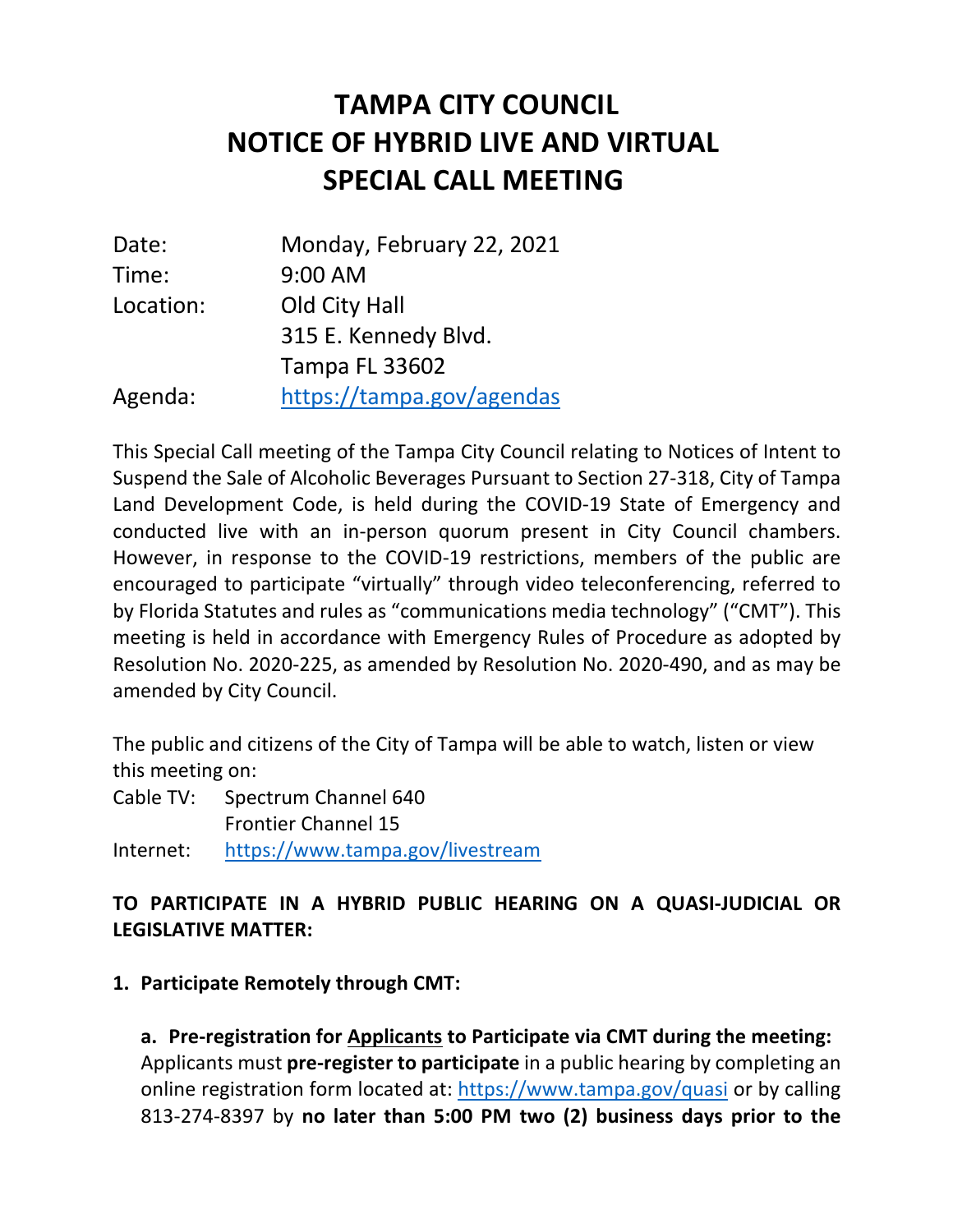**hearing date (e.g., by 5:00 PM on a Tuesday if the hearing is scheduled for that Thursday).** All requests must include the file number for the hearing in which you wish to participate.

## **b. Pre-registration for Witnesses and Interested Members of the Public to Participate Remotely via CMT During the Meeting:**

 Witnesses and other interested members of the public must **pre-register to participate** in a public hearing by completing an online registration form located at: https://www.tampa.gov/quasi or by calling 813-274-8397 by **no later than 5:00 PM one (1) business day prior to the hearing date (e.g., by 5:00 PM on a Wednesday if the hearing is scheduled for that Thursday).** All requests must include the file number for the hearing in which you wish to participate.

### **c. CMT Device Required in Order to Participate:**

 In order to participate via CMT you must have access to a communications media device (such as a tablet or a computer equipped with a camera and microphone) that will enable you to be seen (video) and heard (audio) by the City Council and all other participants. For these specific two-way video virtual meeting formats, cell phones and smartphones are **not** compatible as they will not allow you to share your camera when connected.

 **For more information about the ability to participate in the public hearings via CMT, including schedules, a link to registrations forms, and detailed instructions on how to participate through the use of CMT, see**: https://www.tampa.gov/quasi

### **d. Submission by Registered Participants of Evidence to be Viewed During a Public Hearing on a Quasi-Judicial or Legislative Matter:**

 Any registered participant who wishes to show PowerPoint presentations, renderings, photos, and other such documents and evidence for viewing by the City Council and those watching the public hearing, **may elect to either share their screen during the public hearing OR submit all such evidence by:** 

- Submittal via e-mail to: CouncilQuasiSubmissions@tampa.gov; or
- $\triangleright$  Via U.S. Mail or physical delivery to:
	- 315 East Kennedy Boulevard, Tampa, FL 33602 City Clerk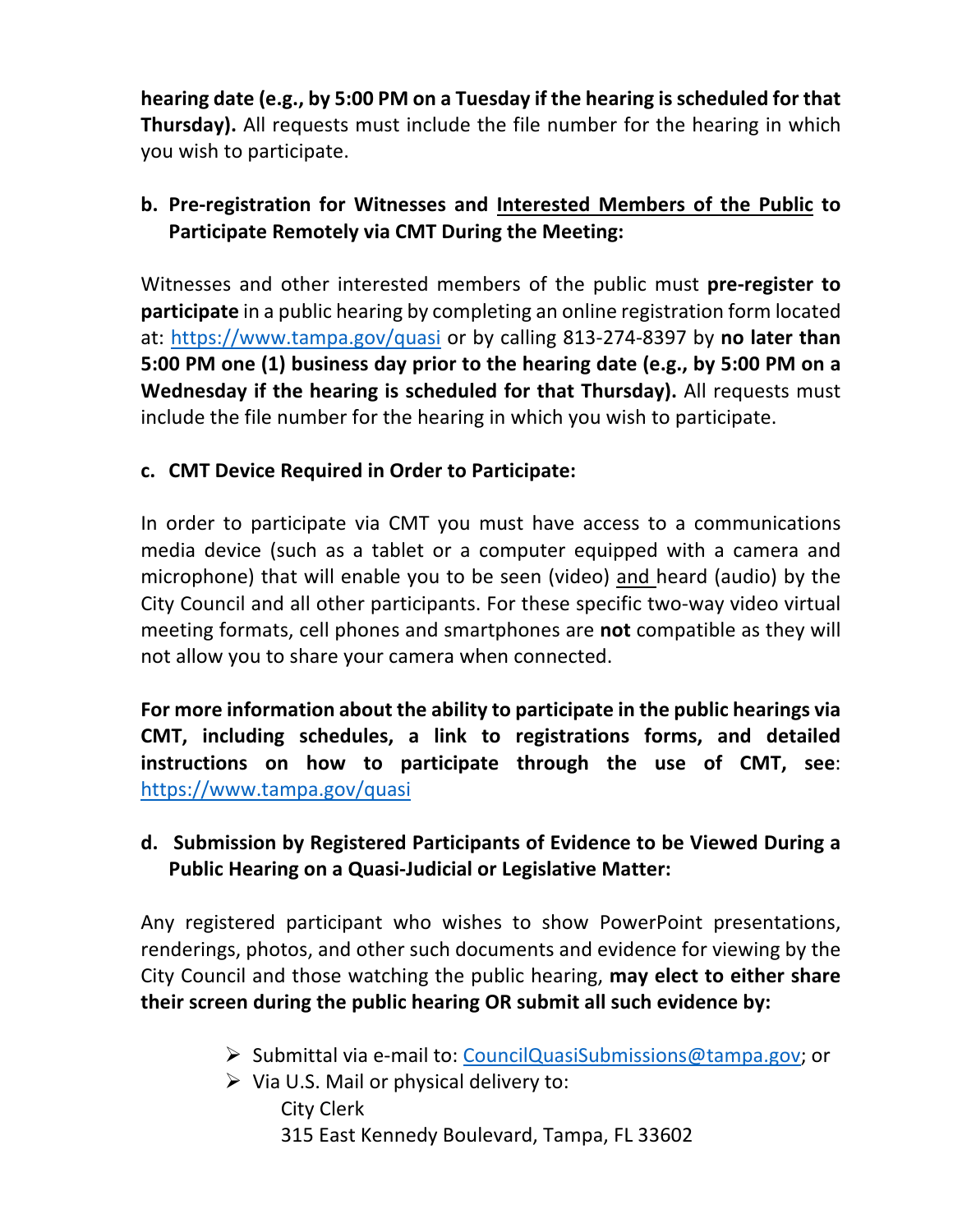**Registered Applicants who elect to submit all evidence must do so by no later than 5:00 PM two (2) business days prior to the hearing date and all other registered participants must do so by no later than 5:00 PM one (1) business day prior to the hearing date.** All evidence submitted for viewing at the hearing must include the file number for the hearing for which the evidence is to be considered. Applicants and all other participants who elect to submit evidence by sharing their screen at the time of the hearing must submit a complete electronic copy of all documents presented during the public hearing to CouncilQuasiSubmissions@tampa.gov within 24 hours of conclusion of the hearing.

#### **2. Participate in Person via CMT Device:**

 Applicants and interested members of the public who wish to appear in person using CMT or who do not have access to a communications media device or are otherwise unable to participate via CMT, may utilize the CMT facilities that will be made available to the public by the City of Tampa at: Old City Hall (2<sup>nd</sup> Floor) 315 E. Kennedy Blvd., Tampa, FL 33602

**3. To Send Comments in Advance via E-Mail** 

 Interested members of the public who do not wish to participate in person or by CMT may e-mail written comments, petitions, letters and other documents number for the hearing about which you are commenting) **by no later than 5:00 PM two (2) business days prior to the hearing date** in order for them to be to CouncilQuasiBox@tampa.gov (include your name, address and the file included in the written record to be reviewed by the City Council.

#### **4. To Read Comments Delivered and Received via Mail and Email**

 Written comments, petitions, letters and other documents may be accessed through https://tampa.gov/agendas. Scroll to the meeting type, click on the hearing date, locate the file number or address in the agenda and click on the agenda item to display links to related PDFs including "Written Comments".

 Written comments received by mail or email will be distributed to the City Council, and will also be included in the permanent record of the meeting. All public comments timely received by mail, email, voicemail or via CMT will be afforded